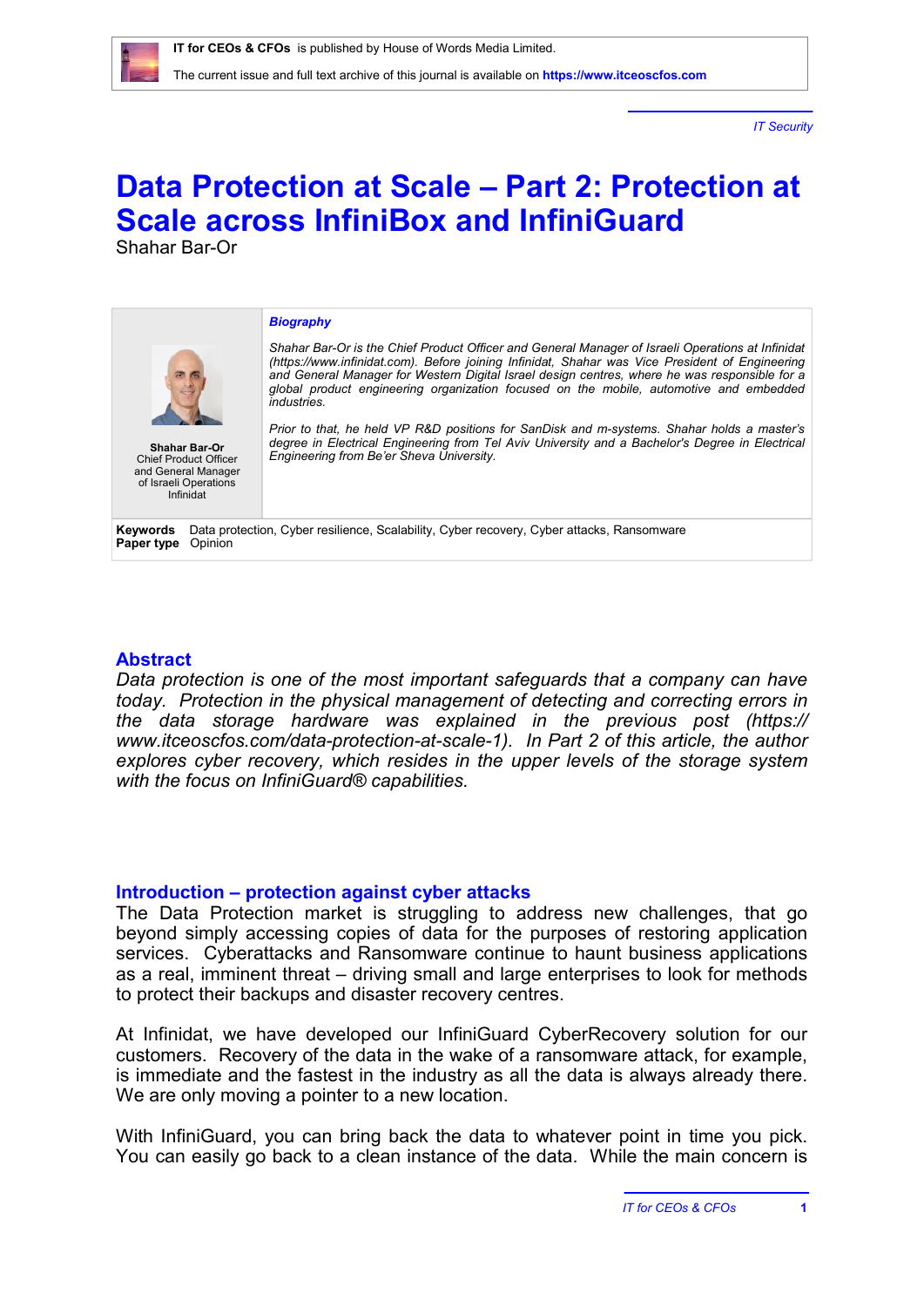

The current issue and full text archive of this journal is available on **<https://www.itceoscfos.com>** 

*IT Security*

usually loss of data and irreversible damage, the immutable snapshots of InfiniGuard protect against it.



The InfiniGuard is optimized for backup and has the right interfaces for robust backup. It allows you to define your policy and automatically rotate the data on the rotation you want (for instance, every day). In other words, it is taking immutable snapshots in rotation mode. It then guarantees to have the snapshot waiting for you.

Infinidat provides the cyber recovery technology that creates a bank-like "safe" that digitally protects data and ensures immediate, complete recovery within an enterprise or service provider. The essence of data protection is that our internal hardware does not allow any future writes to these immutable snapshots. But it's not just one digital safe.

Infinidat has redefined cyber recovery by delivering an infinite number of safes that you can use to keep restoring, no matter how many ransomware attacks manage to sneak in, even if a "trojan horse," before the IT security department can identify them and close the breach.